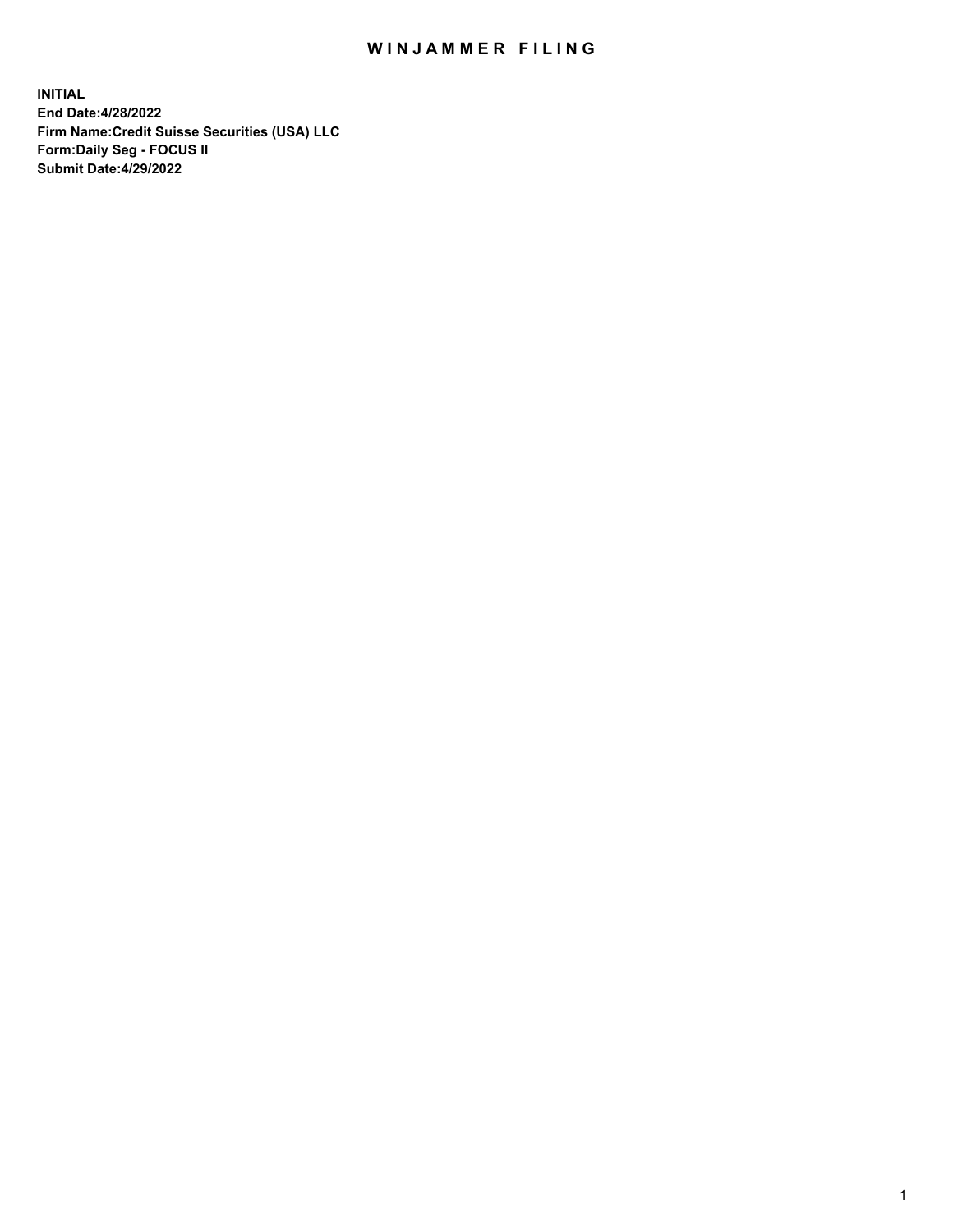**INITIAL**

# **End Date:4/28/2022 Firm Name:Credit Suisse Securities (USA) LLC Form:Daily Seg - FOCUS II Submit Date:4/29/2022**

### **Daily Segregation - Cover Page**

| Name of Company                                                                                                              | <b>Credit Suisse Securities (USA)</b><br><b>LLC</b> |
|------------------------------------------------------------------------------------------------------------------------------|-----------------------------------------------------|
| <b>Contact Name</b>                                                                                                          | <b>Alexander Baptiste</b>                           |
| <b>Contact Phone Number</b>                                                                                                  | 919-994-6223                                        |
| <b>Contact Email Address</b>                                                                                                 | alexander.baptiste@credit-suiss<br>e.com            |
| FCM's Customer Segregated Funds Residual Interest Target (choose one):                                                       |                                                     |
| a. Minimum dollar amount: ; or                                                                                               |                                                     |
| b. Minimum percentage of customer segregated funds required:% ; or                                                           | $\frac{0}{\frac{5}{0}}$                             |
| c. Dollar amount range between: and; or                                                                                      |                                                     |
| d. Percentage range of customer segregated funds required between: % and %.                                                  | 0 <sub>0</sub>                                      |
| FCM's Customer Secured Amount Funds Residual Interest Target (choose one):                                                   |                                                     |
| a. Minimum dollar amount: ; or                                                                                               | $\frac{0}{5}$                                       |
| b. Minimum percentage of customer secured funds required:%; or                                                               |                                                     |
| c. Dollar amount range between: and; or<br>d. Percentage range of customer secured funds required between:% and%.            | 0 <sub>0</sub><br>0 <sub>0</sub>                    |
|                                                                                                                              |                                                     |
| FCM's Cleared Swaps Customer Collateral Residual Interest Target (choose one):                                               |                                                     |
| a. Minimum dollar amount: ; or                                                                                               | $\frac{0}{5}$                                       |
| b. Minimum percentage of cleared swaps customer collateral required:% ; or                                                   |                                                     |
| c. Dollar amount range between: and; or<br>d. Percentage range of cleared swaps customer collateral required between:% and%. | 0 <sub>0</sub><br>0 <sub>0</sub>                    |
|                                                                                                                              |                                                     |

Attach supporting documents CH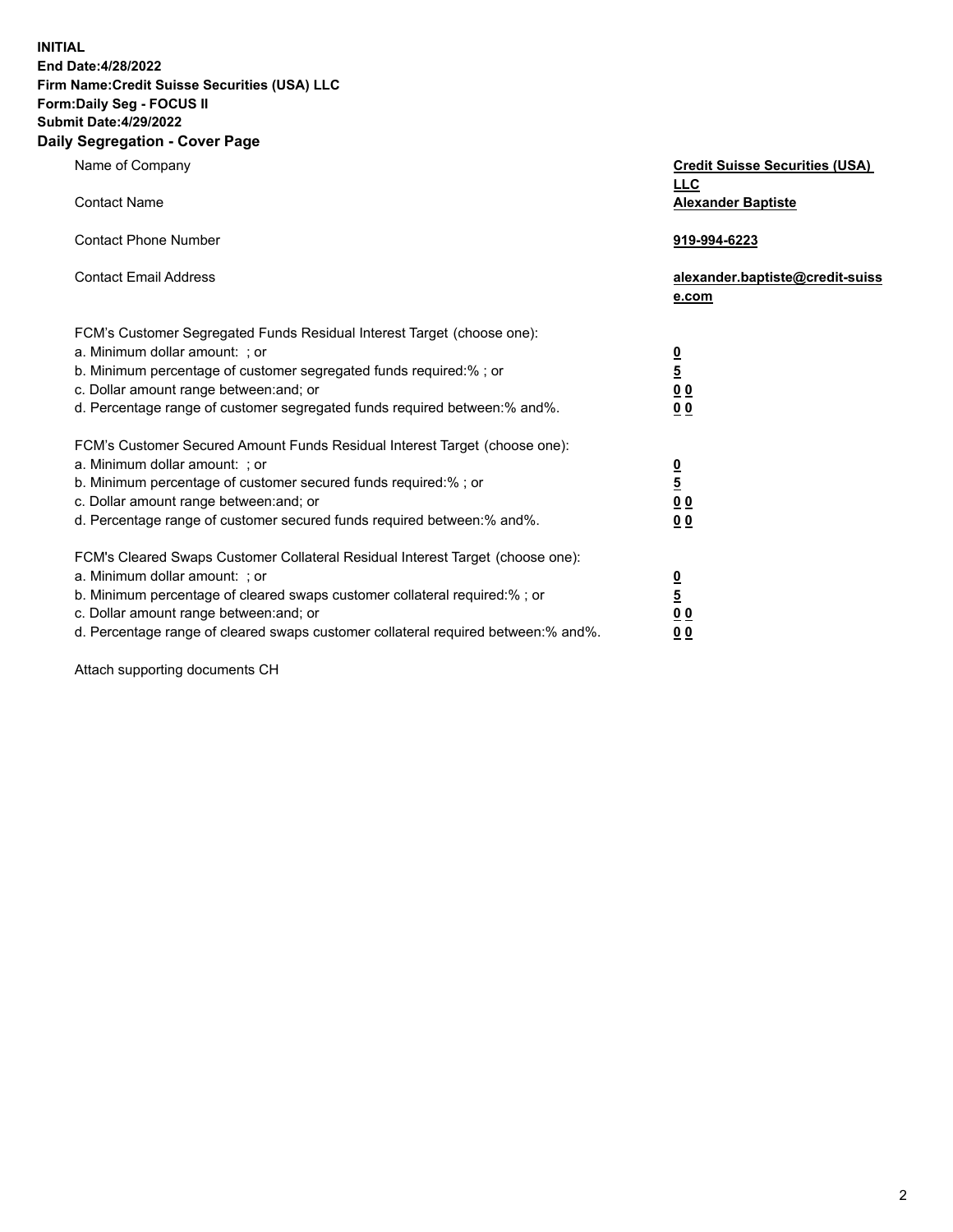# **INITIAL End Date:4/28/2022 Firm Name:Credit Suisse Securities (USA) LLC Form:Daily Seg - FOCUS II Submit Date:4/29/2022**

# **Daily Segregation - Secured Amounts**

|     | Foreign Futures and Foreign Options Secured Amounts                                         |                                    |
|-----|---------------------------------------------------------------------------------------------|------------------------------------|
|     | Amount required to be set aside pursuant to law, rule or regulation of a foreign            | $0$ [7305]                         |
|     | government or a rule of a self-regulatory organization authorized thereunder                |                                    |
| 1.  | Net ledger balance - Foreign Futures and Foreign Option Trading - All Customers             |                                    |
|     | A. Cash                                                                                     | 2,535,758,604 [7315]               |
|     | B. Securities (at market)                                                                   | 23,415,706 [7317]                  |
| 2.  | Net unrealized profit (loss) in open futures contracts traded on a foreign board of trade   | -1,542,058,188 [7325]              |
| 3.  | Exchange traded options                                                                     |                                    |
|     | a. Market value of open option contracts purchased on a foreign board of trade              | 125 [7335]                         |
|     | b. Market value of open contracts granted (sold) on a foreign board of trade                | $0$ [7337]                         |
| 4.  | Net equity (deficit) (add lines 1. 2. and 3.)                                               | 1,017,116,247 [7345]               |
| 5.  | Account liquidating to a deficit and account with a debit balances - gross amount           | 206,184,020 [7351]                 |
|     | Less: amount offset by customer owned securities                                            | -205,954,641 [7352] 229,379 [7354] |
| 6.  | Amount required to be set aside as the secured amount - Net Liquidating Equity              | 1,017,345,626 [7355]               |
|     | Method (add lines 4 and 5)                                                                  |                                    |
| 7.  | Greater of amount required to be set aside pursuant to foreign jurisdiction (above) or line | 1,017,345,625 [7360]               |
|     | 6.                                                                                          |                                    |
|     | FUNDS DEPOSITED IN SEPARATE REGULATION 30.7 ACCOUNTS                                        |                                    |
| 1.  | Cash in banks                                                                               |                                    |
|     | A. Banks located in the United States                                                       | 83,840,409 [7500]                  |
|     | B. Other banks qualified under Regulation 30.7                                              | 212,274,323 [7520] 296,114,732     |
|     |                                                                                             | [7530]                             |
| 2.  | Securities                                                                                  |                                    |
|     | A. In safekeeping with banks located in the United States                                   | 23,415,706 [7540]                  |
|     | B. In safekeeping with other banks qualified under Regulation 30.7                          | 0 [7560] 23,415,706 [7570]         |
| 3.  | Equities with registered futures commission merchants                                       |                                    |
|     | A. Cash                                                                                     | $0$ [7580]                         |
|     | <b>B.</b> Securities                                                                        | $0$ [7590]                         |
|     | C. Unrealized gain (loss) on open futures contracts                                         | $0$ [7600]                         |
|     | D. Value of long option contracts                                                           | $0$ [7610]                         |
|     | E. Value of short option contracts                                                          | 0 [7615] 0 [7620]                  |
| 4.  | Amounts held by clearing organizations of foreign boards of trade                           |                                    |
|     | A. Cash                                                                                     | $0$ [7640]                         |
|     | <b>B.</b> Securities                                                                        | $0$ [7650]                         |
|     | C. Amount due to (from) clearing organization - daily variation                             | $0$ [7660]                         |
|     | D. Value of long option contracts                                                           | $0$ [7670]                         |
|     | E. Value of short option contracts                                                          | 0 [7675] 0 [7680]                  |
| 5.  | Amounts held by members of foreign boards of trade                                          |                                    |
|     | A. Cash                                                                                     | 2,533,276,846 [7700]               |
|     | <b>B.</b> Securities                                                                        | $0$ [7710]                         |
|     | C. Unrealized gain (loss) on open futures contracts                                         | -1,629,125,274 [7720]              |
|     | D. Value of long option contracts                                                           | <b>125</b> [7730]                  |
|     | E. Value of short option contracts                                                          | 0 [7735] <b>904,151,697</b> [7740] |
| 6.  | Amounts with other depositories designated by a foreign board of trade                      | $0$ [7760]                         |
| 7.  | Segregated funds on hand                                                                    | $0$ [7765]                         |
| 8.  | Total funds in separate section 30.7 accounts                                               | 1,223,682,135 [7770]               |
| 9.  | Excess (deficiency) Set Aside for Secured Amount (subtract line 7 Secured Statement         | 206,336,510 [7380]                 |
|     | Page 1 from Line 8)                                                                         |                                    |
| 10. | Management Target Amount for Excess funds in separate section 30.7 accounts                 | 50,867,281 [7780]                  |

11. Excess (deficiency) funds in separate 30.7 accounts over (under) Management Target **155,469,229** [7785]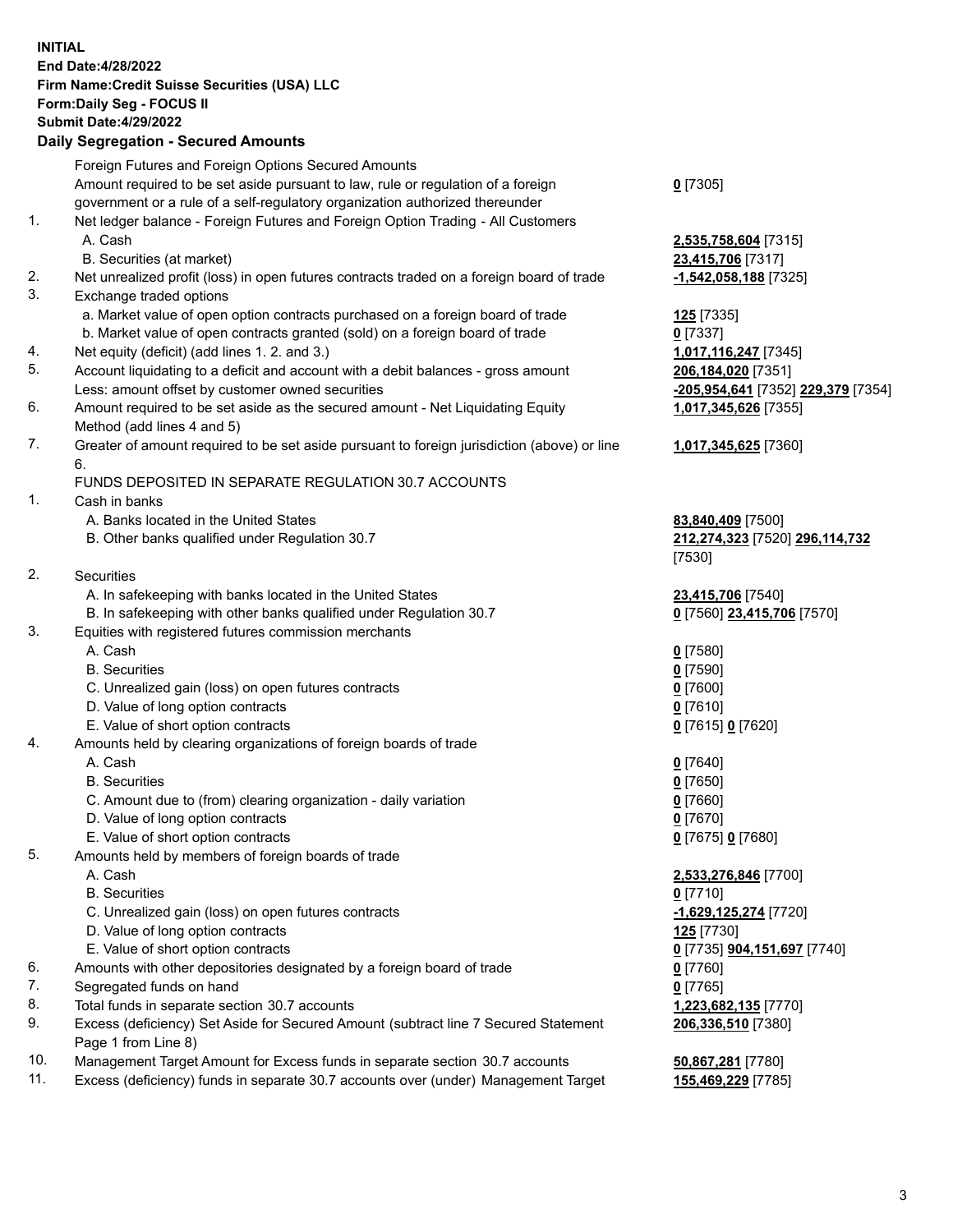| <b>INITIAL</b> |                                                                                                     |                                         |
|----------------|-----------------------------------------------------------------------------------------------------|-----------------------------------------|
|                | End Date: 4/28/2022                                                                                 |                                         |
|                | Firm Name: Credit Suisse Securities (USA) LLC                                                       |                                         |
|                | Form: Daily Seg - FOCUS II                                                                          |                                         |
|                | <b>Submit Date:4/29/2022</b>                                                                        |                                         |
|                | Daily Segregation - Segregation Statement                                                           |                                         |
|                | SEGREGATION REQUIREMENTS(Section 4d(2) of the CEAct)                                                |                                         |
| 1.             | Net ledger balance                                                                                  |                                         |
|                | A. Cash                                                                                             | 392,304,594 [7010]                      |
|                | B. Securities (at market)                                                                           | 306,022,582 [7020]                      |
| 2.             | Net unrealized profit (loss) in open futures contracts traded on a contract market                  | 41,264,678 [7030]                       |
| 3.             | Exchange traded options                                                                             |                                         |
|                | A. Add market value of open option contracts purchased on a contract market                         | 52,193,828 [7032]                       |
|                | B. Deduct market value of open option contracts granted (sold) on a contract market                 | -60,111,743 [7033]                      |
| 4.             | Net equity (deficit) (add lines 1, 2 and 3)                                                         | 649,144,583 [7040]                      |
| 5.             | Accounts liquidating to a deficit and accounts with                                                 |                                         |
|                | debit balances - gross amount                                                                       | 3,709,324 [7045]                        |
|                | Less: amount offset by customer securities                                                          | -3,682,032 [7047] 27,292 [7050]         |
| 6.             | Amount required to be segregated (add lines 4 and 5)                                                | 649,171,875 [7060]                      |
|                | FUNDS IN SEGREGATED ACCOUNTS                                                                        |                                         |
| 7.             | Deposited in segregated funds bank accounts                                                         |                                         |
|                | A. Cash                                                                                             | 141,879,426 [7070]                      |
|                | B. Securities representing investments of customers' funds (at market)                              | $0$ [7080]                              |
|                | C. Securities held for particular customers or option customers in lieu of cash (at                 | 299,388,752 [7090]                      |
|                | market)                                                                                             |                                         |
| 8.             | Margins on deposit with derivatives clearing organizations of contract markets                      |                                         |
|                | A. Cash                                                                                             | 442,519,716 [7100]                      |
|                | B. Securities representing investments of customers' funds (at market)                              | $0$ [7110]                              |
|                | C. Securities held for particular customers or option customers in lieu of cash (at                 | 6,633,830 [7120]                        |
|                | market)                                                                                             |                                         |
| 9.             | Net settlement from (to) derivatives clearing organizations of contract markets                     | 15,161,424 [7130]                       |
| 10.            | Exchange traded options                                                                             |                                         |
|                | A. Value of open long option contracts                                                              | 52,193,828 [7132]                       |
| 11.            | B. Value of open short option contracts                                                             | -60,111,743 [7133]                      |
|                | Net equities with other FCMs                                                                        |                                         |
|                | A. Net liquidating equity<br>B. Securities representing investments of customers' funds (at market) | 165,312 [7140]<br>$0$ [7160]            |
|                | C. Securities held for particular customers or option customers in lieu of cash (at                 | $0$ [7170]                              |
|                |                                                                                                     |                                         |
| 12.            | market)                                                                                             |                                         |
| 13.            | Segregated funds on hand<br>Total amount in segregation (add lines 7 through 12)                    | $0$ [7150]<br>897,830,545 [7180]        |
| 14.            | Excess (deficiency) funds in segregation (subtract line 6 from line 13)                             |                                         |
| 15.            | Management Target Amount for Excess funds in segregation                                            | 248,658,670 [7190]<br>32,458,594 [7194] |
| 16.            | Excess (deficiency) funds in segregation over (under) Management Target Amount                      | 216,200,076 [7198]                      |
|                | <b>Excess</b>                                                                                       |                                         |